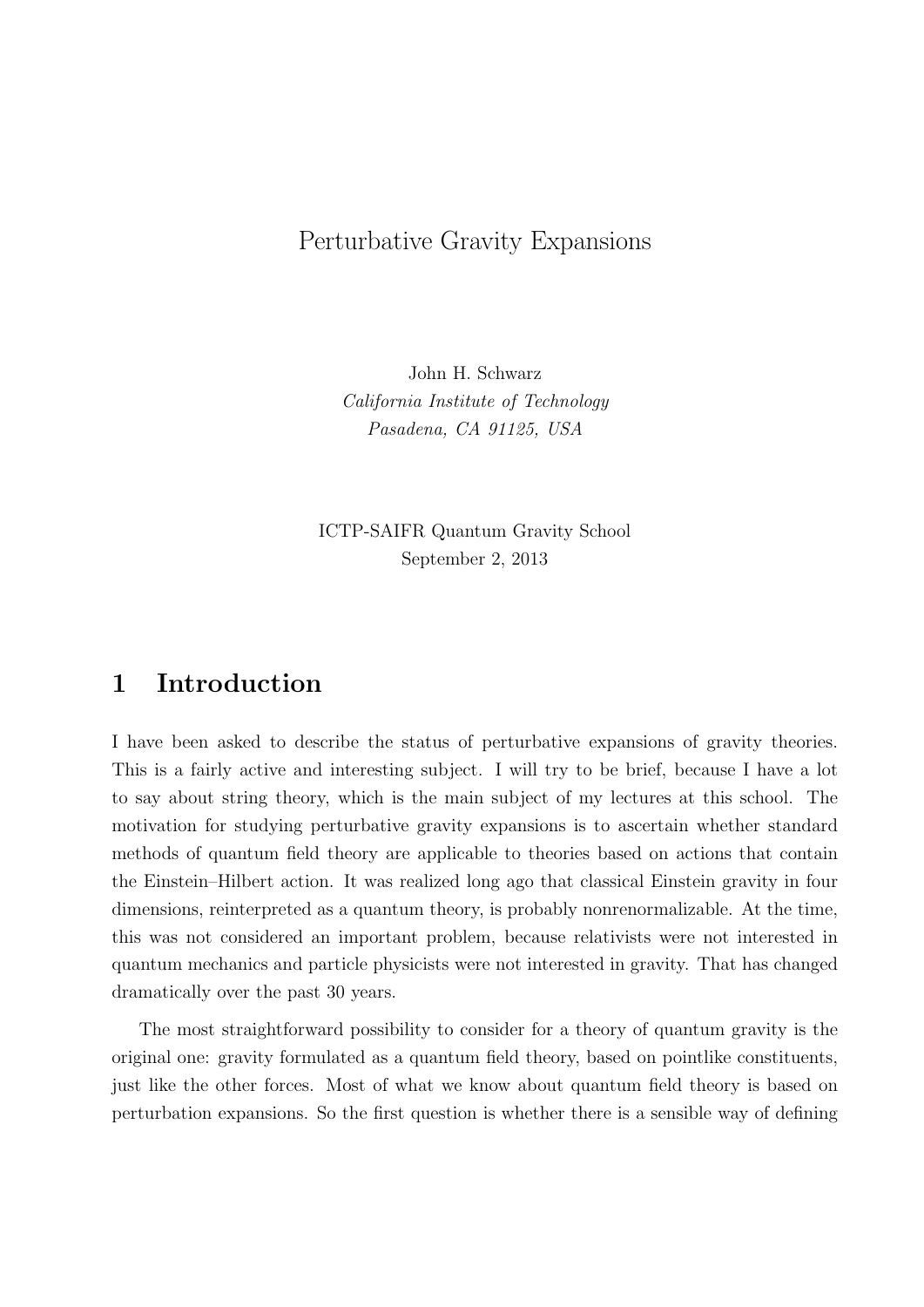them for quantum gravity, and that is what Nathan has asked me to discuss. If we conclude that this is not possible, this does not mean that we are out of business. The real question ought to be the following: given that Einstein's theory of general relativity gives the correct effective theory of gravity at energies small compared to the Planck scale, what are the possibilities for a UV completion that is consistent with the dictates of quantum theory. I am convinced that superstring theory/M-theory provides a multitude of successful UV completions, one of which ought to be realistic, even though many details are not yet fully understood. It is reasonable to ask whether there are any alternative possibilities.

### **2 Power counting**

Quantum field theories are usually formulated by starting with a Lagrangian formulation of a classical field theory and then "quantizing" it. Schematically, one is given an action  $S[\phi]$  =  $\int L dx$  that is a functional of fields  $\phi(x)$ . (The Lagrangian density L is a function of the fields and their derivatives.) The classical theory is given by extremizing the action, whereas the quantum theory is formally given by Feynman path integrals. For example, the expectation value of an observable A, which is made out of the fields, is given by  $\int A \exp(iS/\hbar) D\phi$ . As you probably know, it is not easy to make sense of such formulas.

Perturbation theory is an attempt to describe the path integrals by an expansion in powers of  $\hbar$ . Usually,  $\hbar$  multiplies a coupling constant  $g$ , so the expansion is equivalently viewed as one in *g*, and one loses nothing by setting  $\hbar = 1$ . These series never converge; the best one can hope for are asymptotic expansions. The first question then is whether the individual terms in the expansion are well-defined. There may be infrared divergences, but they can be dealt with, so the more important question is whether there are ultraviolet divergences. If there are, can they also be dealt with?

Given a classical Lagrangian, one can determine by elementary considerations the dimensions of the parameters that appear as coefficients of the various terms — coupling constants, masses, etc. If all such parameters are dimensionless or a positive power of a mass, then the theory is called "power-counting renormalizable". If this is the case, the next question is whether or not the theory is asymptotically free or finite, which is determined by the sign of a beta function. If that is also the case, then there is considerable evidence for the existence of a quantum field theory that is well-defined both perturbatively and nonperturbatively. QCD is the outstanding example of an asymptotically free theory, and  $\mathcal{N}=4$  super Yang–Mills theories are examples of superconformal (and hence finite) theories.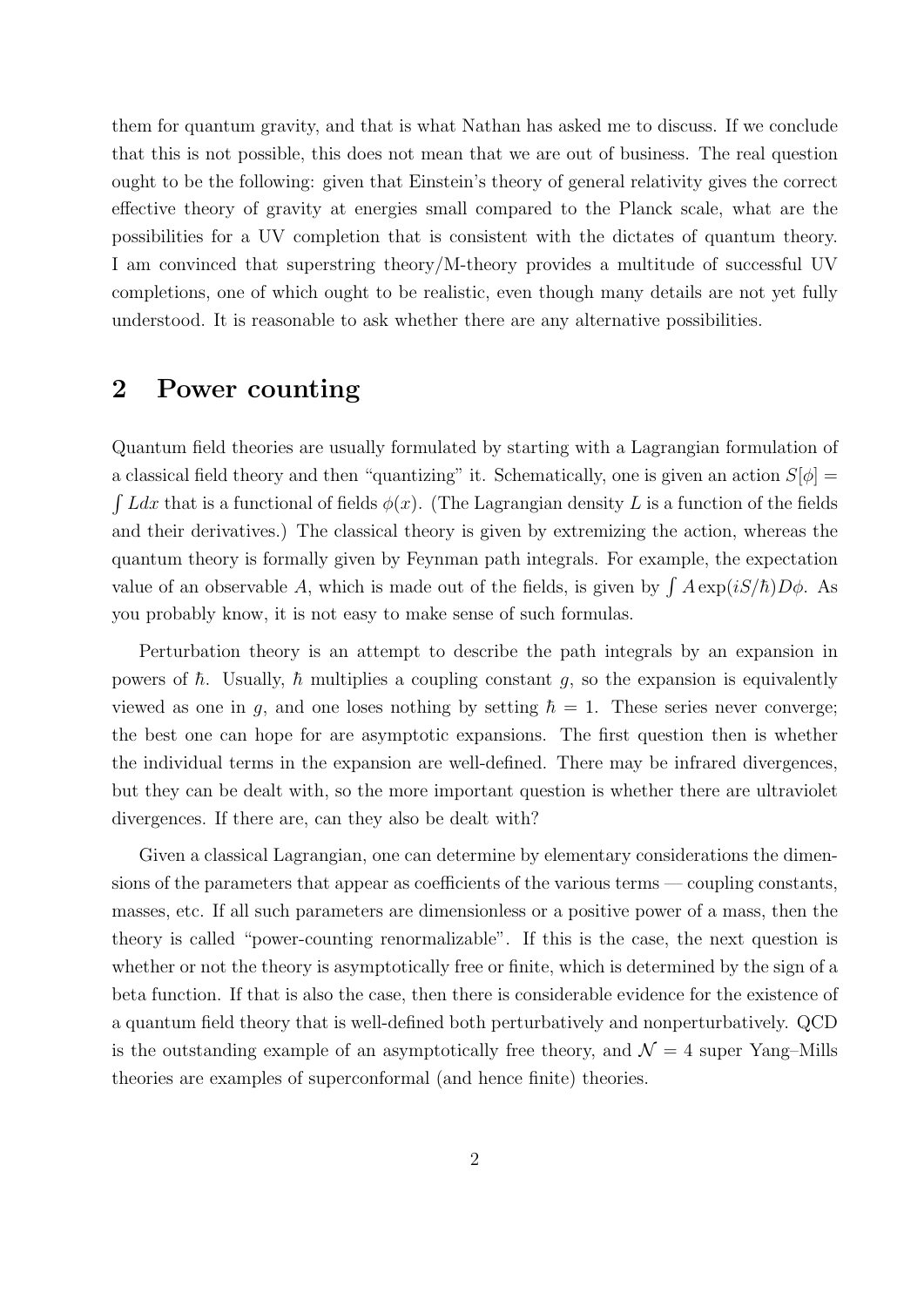How about gravity? The Einstein–Hilbert action is schematically of the form

$$
S_{\rm EH} \sim G^{-1} \int \sqrt{-g} R dx,
$$

where  $G$  is Newton's constant and  $R$  is the curvature scalar. In  $D$ -dimensional spacetime *dx* has dimension *−D*, and *R*, which is quadratic in derivatives, has dimension 2. Therefore, *G* has dimension  $2 - D$ . It follows that the Einstein–Hilbert action is power-counting nonrenormalizable for  $D > 2$ .<sup>1</sup>

# **3 Supergravity Theories**

The fact that a field theory is power-counting nonrenormalizable does not prove that it is UV divergent. What it means is that the loop expansion is *generically* expected to give rise to UV divergences whose cancellation would require the introduction of operators of higher dimension than appear in the initial Lagrangian. It is conceivable, however, that such terms do not arise: there might be a miraculous cancellation, for example. In the case of pure Einstein gravity in four dimensions, all potential one-loop counterterms vanish on shell or are a total derivative. Thus, as noted by 't Hooft and Veltman in 1974, it is UV finite at one loop. The first potential problem for the pure gravity theory arises at two loops. (Coupling to matter typically gives nonrenormalizable UV divergences already at one loop.) Two of my students (Goroff and Sagnotti) carried out the two-loop gravity calculation in 1985. They found that the expected UV divergence does in fact occur. This established the absence of a miraculous cancellation and proved perturbative nonrenormalizability.<sup>2</sup>

One way one can hope to obtain a better UV behavior is to extend the theory so that there are additional symmetries that ensure the cancellations required to prevent the UV divergences. This is the situation in supergravity theories. The dimension of Newton's constant is unchanged, of course, so these theories are still power-counting nonrenormalizable for *D >* 2. However, specific candidate counterterms are incompatible with their symmetries. For example,  $\mathcal{N}=1$  supergravity in four dimensions, which contains a gravitino field, the gauge field for local supersymmetry, in addition to the gravity field, is two-loop finite. The first divergence allowed by symmetry is at three loops. As the amount of supersymmetry is increased, the situation improves further. For example, in the case of the maximally supersymmetric 4d gravity theory,  $\mathcal{N} = 8$  supergravity, the first counterterm compatible

<sup>&</sup>lt;sup>1</sup>For  $D = 2$  the Einstein–Hilbert action is topological, since  $\sqrt{-g}R$  is a total derivative. String world-sheet theories are two-dimensional quantum gravity theories.

<sup>2</sup>Their result was confirmed many years later by others.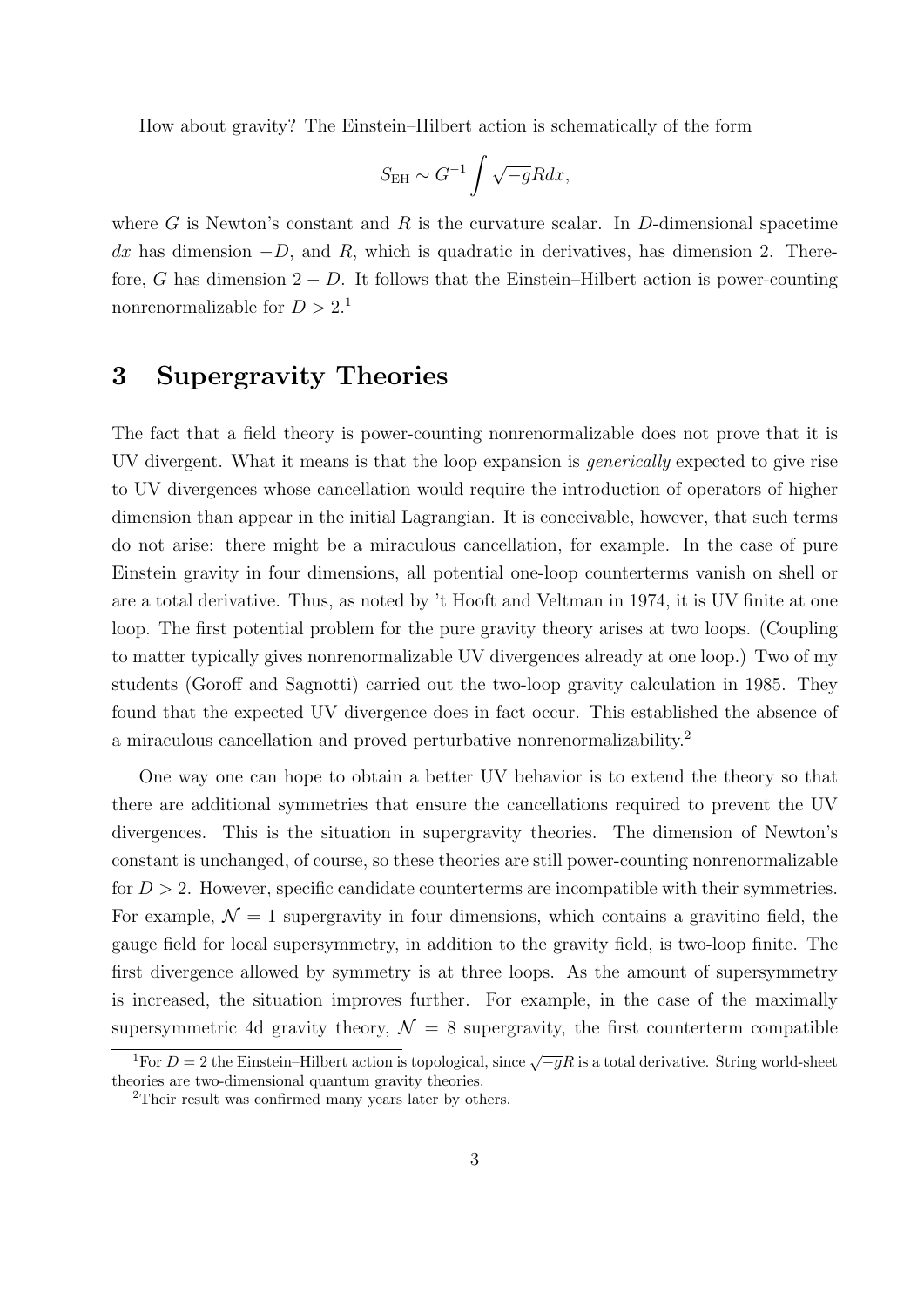with the symmetry is believed to arise at seven loops. Nevertheless, as I will discuss, this theory might be UV finite to all orders in the perturbation expansion.

Even though there has been enormous progress in recent years in explicitly constructing multiloop amplitudes, a seven-loop supergravity calculation is not yet feasible. Fortunately, there are other ways of developing our intuition and testing our understanding. One way is by extending the analysis to arbitrary number of spatial dimensions, even a number that is not an integer. (The number of time dimensions is always one.) Another way is to study analogous issues for supersymmetric Yang–Mills theories. The super Yang–Mills results may be relevant to the supergravity problem if one can relate the two problems. Bern, Carrasco, and Johansson (BCJ) proposed a specific way of doing this (arXiv:1004.0476), which has been tested in several cases, but not proved in general.

## **4 Dimensional Reduction**

Maximally supersymmetric Yang–Mills (MSYM) theories have 16 conserved supercharges. In 4d these are four Majorana (or Weyl) spinors of the  $\mathcal{N}=4$  theory, whereas in ten dimensions they belong to a single Majorana–Weyl spinor. Dimensional reduction to *D* dimensions is achieved by compactifying the ten-dimensional theory on a  $(10 – D)$ -dimensional torus and keeping only the zero Fourier modes on the torus. The formulas for amplitudes computed in this way can be analytically continued in *D*. For each number of loops *L* there is a maximum dimension  $D(L)$  below which the amplitudes are UV finite. There is a completely analogous construction for maximally supersymmetric supergravity (MSG) theories. For example, one can toroidally compactify 11-dimensional supergravity.

In 1982 Brink, Green, and I showed that both MSYM and MSG are finite at one loop for  $D < 8$ . The way we did this was to explicitly compute corresponding one-loop fourparticle superstring theory amplitudes, which are UV finite, and then to deduce the field theory amplitudes by evaluating the limit of the amplitudes in which the string excitations decouple. This means sending the string mass scale to infinity. The resulting amplitudes, analytically continued in dimension, were shown to be UV finite for *D <* 8 and to have poles at  $D=8$ .

For each theory it is an interesting problem to determine the dimension *D*(*L*), which is the onset of the *L*-loop UV divergence. In the case of MSYM there is a plausible argument that the answer for  $L > 2$  should be  $D(L) = 4 + 6/L$ . (This formula is not applicable for  $L = 1$ , since  $D(1) = 8$ .) This formula came into question for a while, when Douglas specu